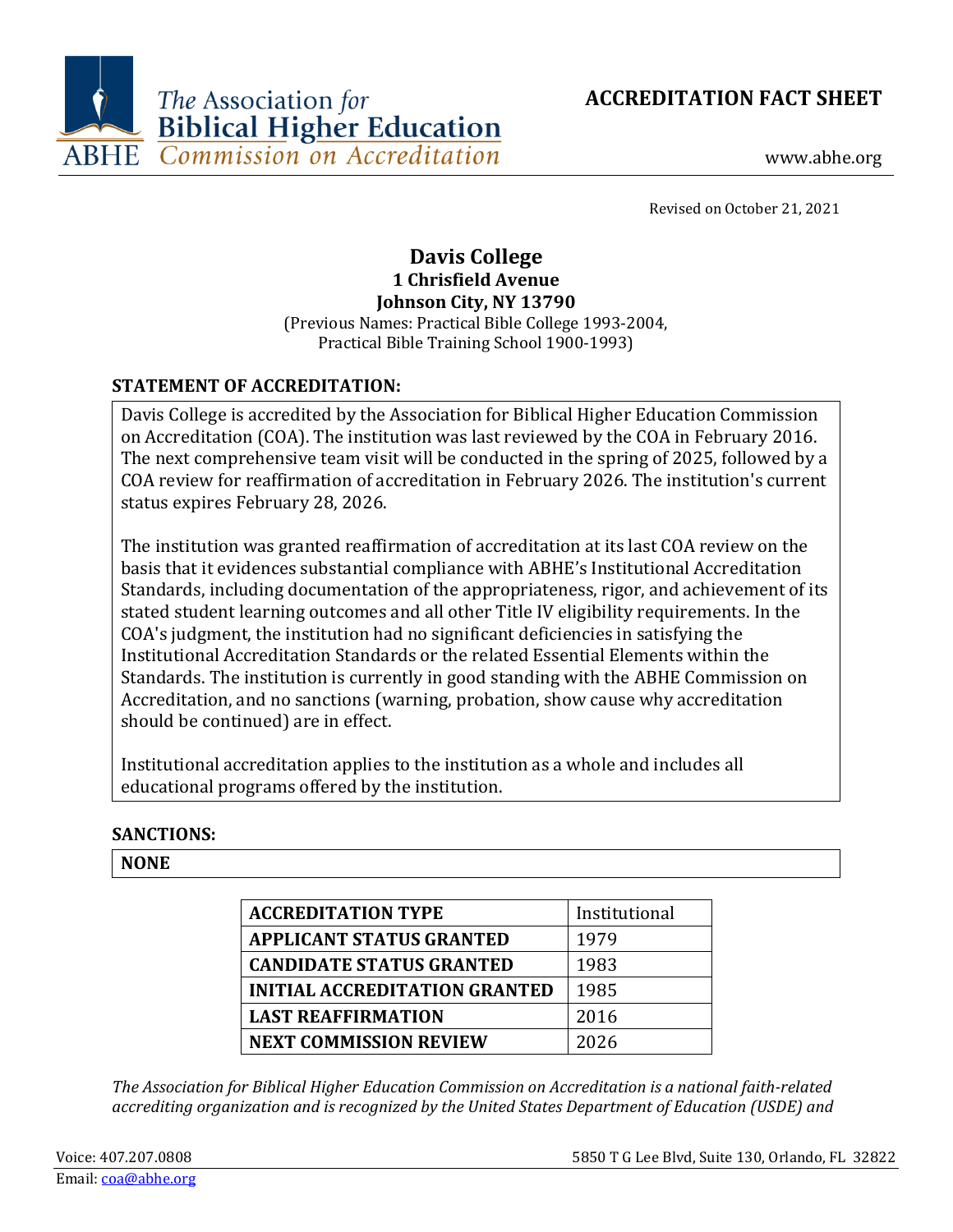*the Council for Higher Education Accreditation (CHEA). The ABHE Commission on Accreditation is an institutional and programmatic accreditor. Institutions that are institutionally accredited have been examined as a whole. Institutions that are programmatically accredited have specific programs that have been reviewed in light of ABHE standards. This statement of accreditation information is the Commission's official statement of an institution's accredited status.*

#### **ACCREDITATION DECISIONS:**

| <b>DATE</b> | <b>ACTION</b>                                                          |
|-------------|------------------------------------------------------------------------|
| June 2019   | Approved substantive change to relocate main campus from 400 Riverside |
|             | Drive, Johnson City, NY to 4200 Glendale Road, Pottersville, NY 12860  |

*Includes the following: applicant status, candidate status, initial accreditation, reaffirmation of accreditation, sanction, substantive change approval - last 5 years. Please see the "Policy on Communication of Accreditation Decisions" in the COA Manual.*

| TYPE:                             | <b>APPROVAL:</b>                                        |
|-----------------------------------|---------------------------------------------------------|
| Distance Education (online)       | The institution is authorized to offer up to 100% of an |
|                                   | academic program via distance education (online).       |
| <b>Correspondence Education</b>   | The institution is authorized to offer up to 49% of an  |
|                                   | academic program via correspondence education.          |
| <b>Competency-Based Education</b> | The institution is authorized to offer up to 49% of an  |
|                                   | academic program via competency-based education by      |
|                                   | the course/credit approach or direct assessment.        |

### **APPROVED DELIVERY METHODS:**

*Please see the "Policy on Alternative Academic Patterns" in the COA Manual.*

| <b>TYPE</b>                | <b>ADDRESS</b>                                       |
|----------------------------|------------------------------------------------------|
| <b>Additional Location</b> | 209 Clermont Ave., Brooklyn, NY 11205                |
| <b>Additional Location</b> | 96 Wadsworth Ave., New York, NY 10033                |
| <b>Additional Location</b> | 4200 Glendale Road, Pottersville, NY 12860           |
| <b>Extension Site</b>      | 7565 Morgan Road, Liverpool, NY 13090                |
| <b>Extension Site</b>      | 1 Higbie Dr., Smithtown, NY 11787                    |
| <b>Extension Site</b>      | 37 Shepherds Way, Clinton Corners, NY 12514          |
| <b>Extension Site</b>      | 36-38 Sacandaga Road, Scotia, NY 12302               |
| <b>Extension Site</b>      | 13321 Cearfoss Pike, Hagerstown, MD 21740            |
| <b>Extension Site</b>      | 324 Jayne Blvd., Port Jefferson Station, NY 11776    |
| <b>Extension Site</b>      | 236 West 72 <sup>nd</sup> Street, New York, NY 10023 |
| <b>Extension Site</b>      | 6836 NY Route 31, Cicero, NY 13039                   |
| <b>Extension Site</b>      | 374 Loudon Road, Loudonville, NY 12211               |
| <b>Extension Site</b>      | 2101 Owego Road, Vestal, NY 13850                    |

#### **APPROVED OFF-CAMPUS LOCATIONS:**

*A branch campus is an additional location of an institution that is geographically apart and independent of the main campus of the institution and (1) is permanent in nature;(2) offers courses in educational programs leading to a degree, certificate, or other recognized educational credential;(3) has its own faculty and administrative or supervisory organization; and (4) has its own budgetary and hiring authority. An additional location is a facility that is geographically apart from the main campus of the institution and at which the institution offers at least 50% of a program through classroom courses, hybrid courses, or a combination of both. An additional location may qualify as a branch campus and be subject to requirements pertaining to branch*